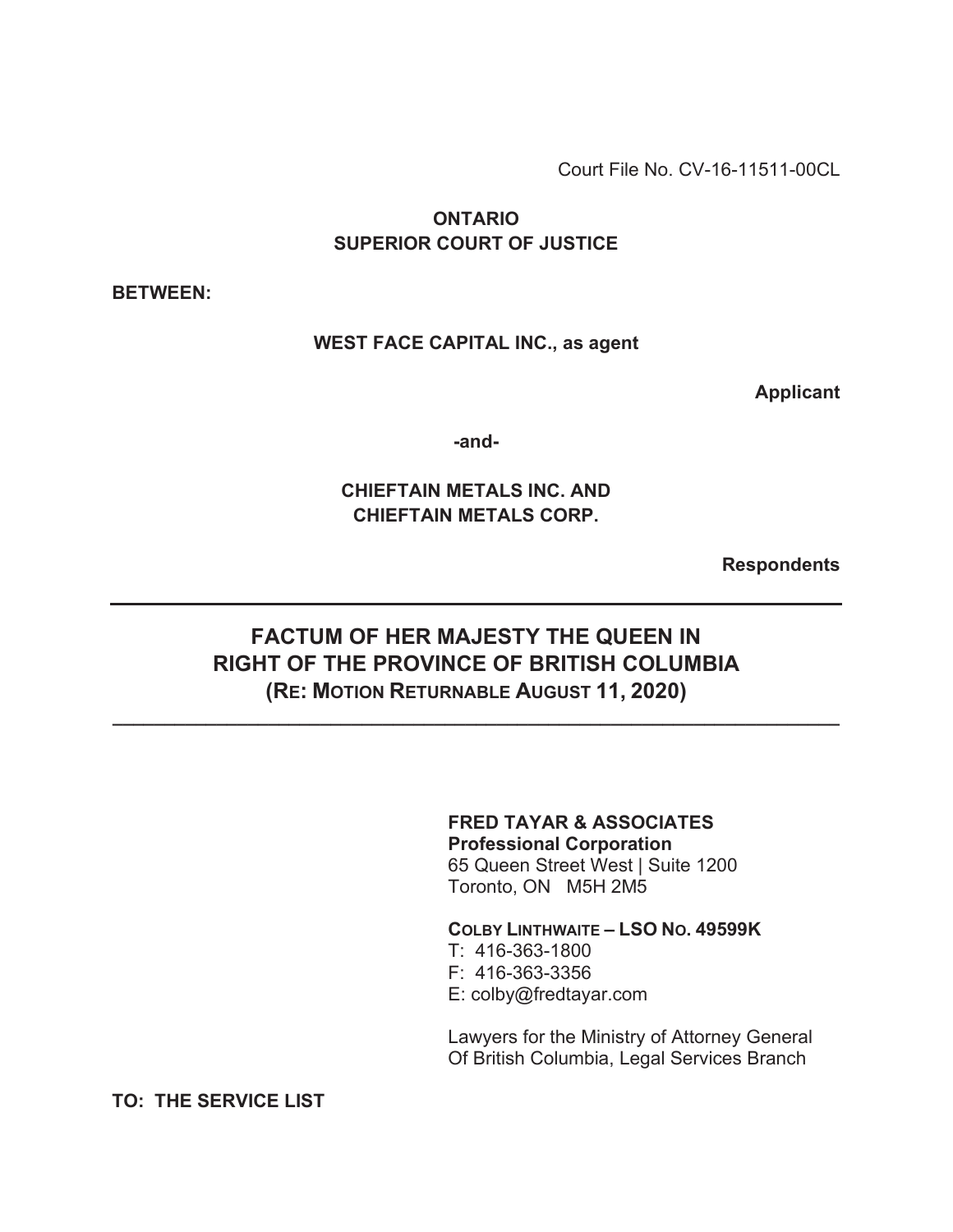#### **PART I - OVERVIEW**

1. This is a motion by a receiver for an order granting its discharge. The companies in receivership own a mine in a remote part of British Columbia. The mine has been leaking acidic waste into the local watershed for years.

2. The bulk of the order sought is not controversial. This Honourable Court is being asked to decide one issue. That is whether the secured creditor which applied for the appointment of the receiver may have an unlimited period of time *after* that receiver's discharge within which to move, in this proceeding, to appoint a second receiver for the purpose of selling the mine. The province of British Columbia does not object to the creditor having two years within which to move for another appointment, but does object to the granting of an unlimited period. It objects because due to the mine operators' failure to address acidic drainage into the watershed, the province has begun to take steps toward the implementation of a remediation and closure plan for the mine. This process could take years and millions of dollars. If this Court grants the unlimited period sought by the secured creditor, a receiver re-appointed (in five, ten or more years, whenever the clean-up is done) would sell for the benefit of the creditor that which the interim expenditure of work and millions of dollars has made saleable.

# **PART II – THE FACTS** *7he Mine*

4. The Tulsequah Chief mine (the "**Mine**") is located 100 km south-west of Atlin, British Columbia, which is close to Alaska. From 1950 to 1957, it was operated by the

1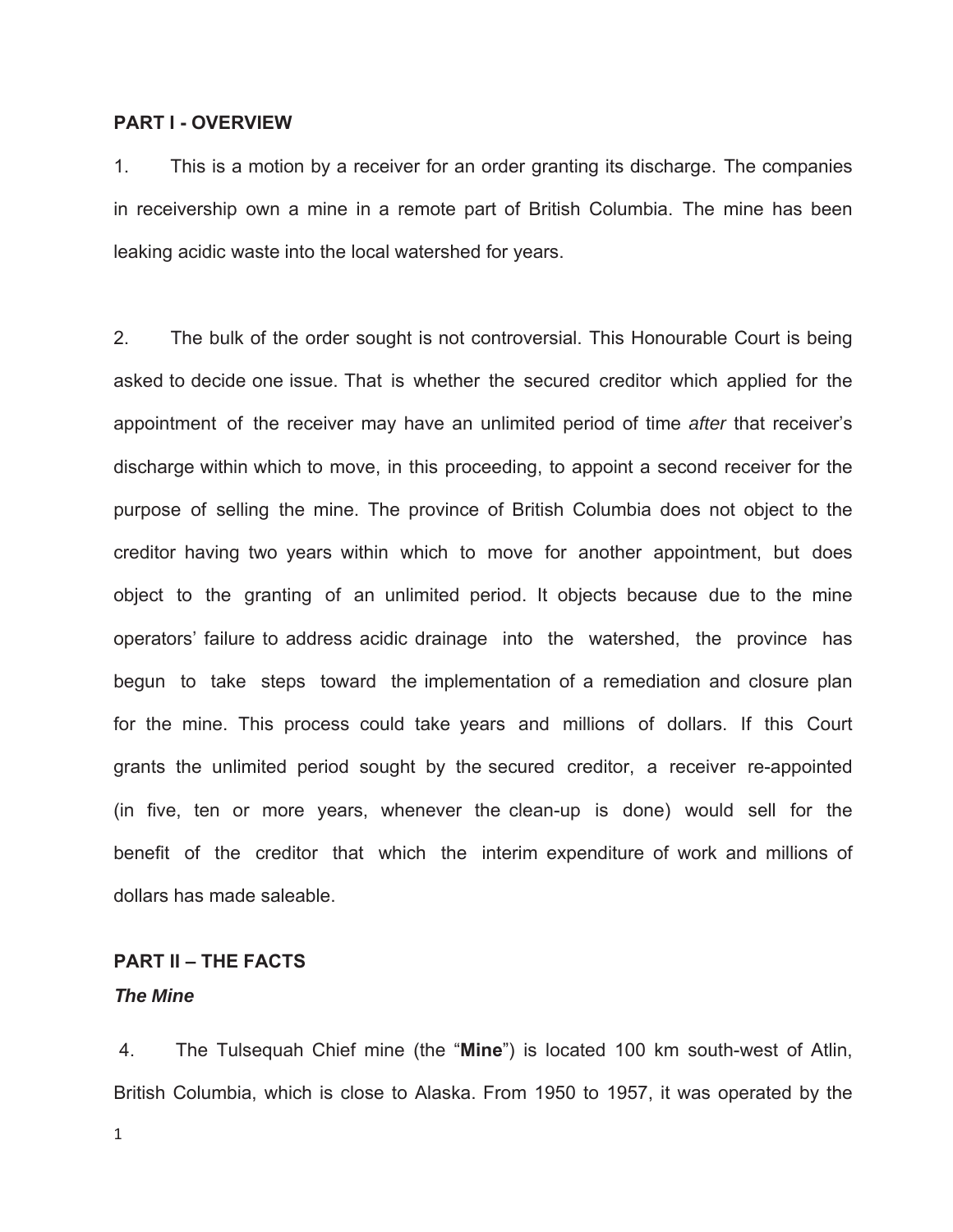Consolidated Mining and Smelting Company Limited (now known as Teck Resources Limited ("**Teck**")) as a copper, lead, zinc, silver and gold mine.<sup>1</sup>

5. Forty years later, in 1997, Redfern Resources Ltd. ("**Redfern**") applied to Her Majesty the Queen in right of the Province of British Columbia ("the **Province**") to develop a 2,250-tonne-per-day underground copper, lead, zinc, silver and gold mine at the Mine. Redfern conducted development activities until being placed in receivership in 2009.2

6. In 2009, Chieftain Metals Inc. ("**CMI**"), a company incorporated in Ontario, purchased the Mine out of the receivership of Redfern. Chieftain Metals Corp. ("**CMC**") is the parent company and sole shareholder of  $CML<sup>3</sup>$ 

7. On September 6, 2016, on the application of West Face Capital Inc. ("**West Face**"), this Honourable Court appointed Grant Thornton Limited as receiver (the "**Receiver**") over CMI and CMC (the "**Companies**"). West Face is the Companies' main secured creditor and is owed some \$26,873,768.05.4

## *The Province Attempts to Curtail Drainage from the Mine*

8. For many years, acid rock drainage has been discharging from the Mine into the

<sup>&</sup>lt;sup>1</sup> Affidavit of Nathaniel Amann-Blake sworn July 8, 2020 (the "**Amann-Blake Affidavit**"), Tab 2 in the<br>Responding Motion Record of Her Majesty the Queen in Right of the Province of British Columbia (the "**BC Record**"), at paragraph 2(a)

 $2$  Amann-Blake Affidavit, Tab 2 in the BC Record, at paragraph  $2(c)$ 

<sup>&</sup>lt;sup>3</sup> Amann-Blake Affidavit, Tab 2 in the BC Record, at paragraph 2(d)-(e)

 $4$  Amann-Blake Affidavit, Tab 2 in the BC Record, at paragraph  $2(f)-(g)$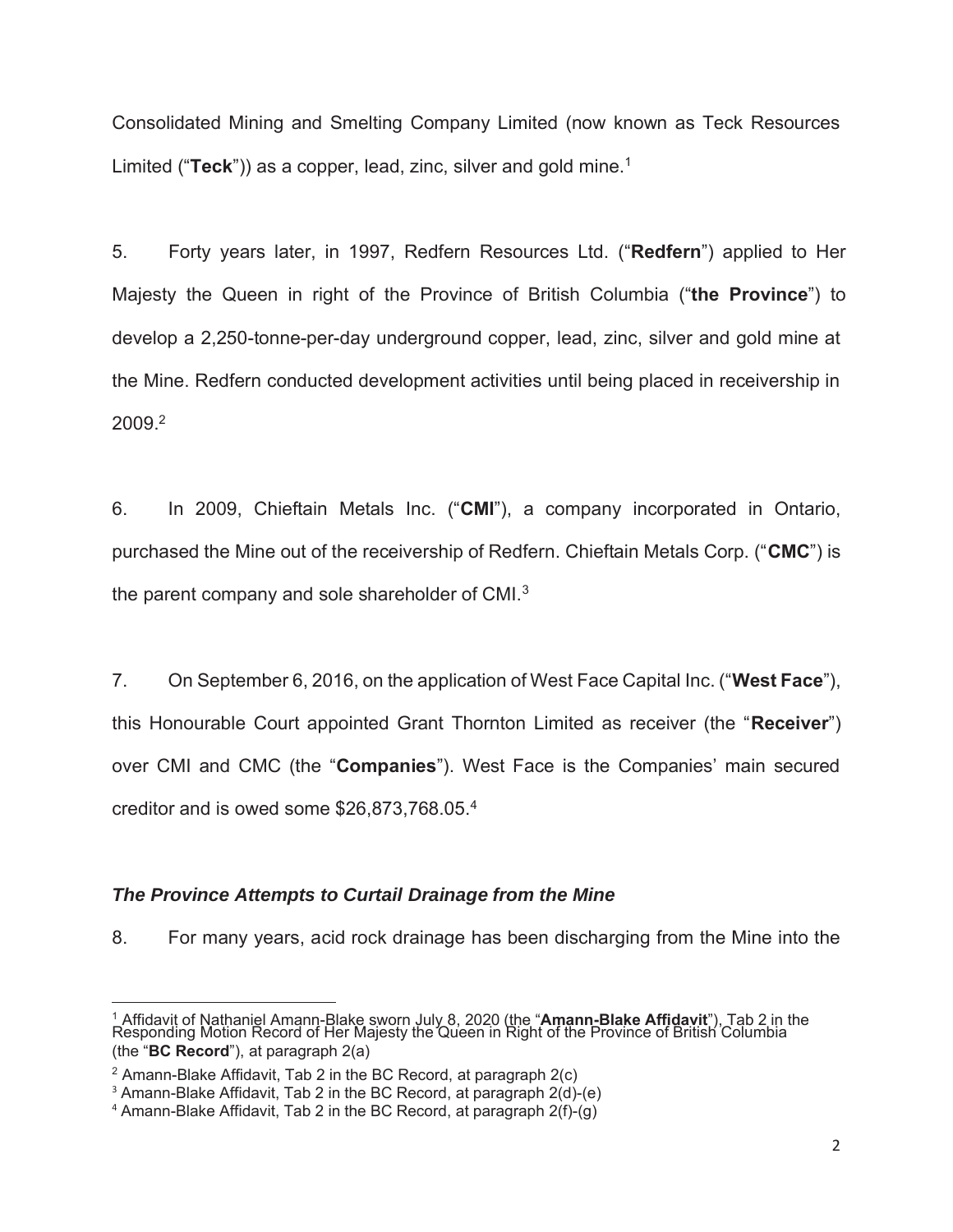Tulsequah River (the "**River**"). The River is a tributary of the Taku River. The Taku River is a transboundary river that flows into Alaska downstream of its confluence with the River.5

9. On July 7, 2011, the Province required CMI to construct a water treatment plant and associated water management structures at the Mine in order to prevent further acid rock drainage into the River.<sup>6</sup> Although the plant was built, CMI shut it down after three months, due to design problems and because CMI was unable to pay for necessary improvements and continued operations. As a result, CMI was thereafter in breach of an effluent permit (the "**Effluent Permit**") issued by the Province's Ministry of the Environment and Climate Change Strategy.7

10. An exfiltration pond (the "**Pond**") linked to the Mine and located adjacent to the Tulsequah River was also constructed in 2011, as a condition of the granting of the Effluent Permit. The Pond was designed to remove fine acidic rock sludge from water flowing from the Mine to the River.<sup>8</sup>

11. In October 2015, the Province's Ministry of Energy, Mines and Petroleum Resources (the "**Ministry**") inspected the Pond, and determined that it had not been built in accordance with the design provided to the Ministry. Although the Pond was capturing

<sup>5</sup> Affidavit of Mark Love sworn July 8, 2020 (the "**Love Affidavit**"), Tab 1 in the BC Record, at paragraph 4

<sup>&</sup>lt;sup>6</sup> Love Affidavit, Tab 1 in the BC Record, at paragraphs 7-8 and Exhibit "A"

<sup>&</sup>lt;sup>7</sup> Love Affidavit, Tab 1 in the BC Record, at paragraphs 9-10 and Exhibits "B"-"C" 8 Amann-Blake Affidavit, Tab 2 in the BC Record, at paragraphs 4-5 and Exhibit "D"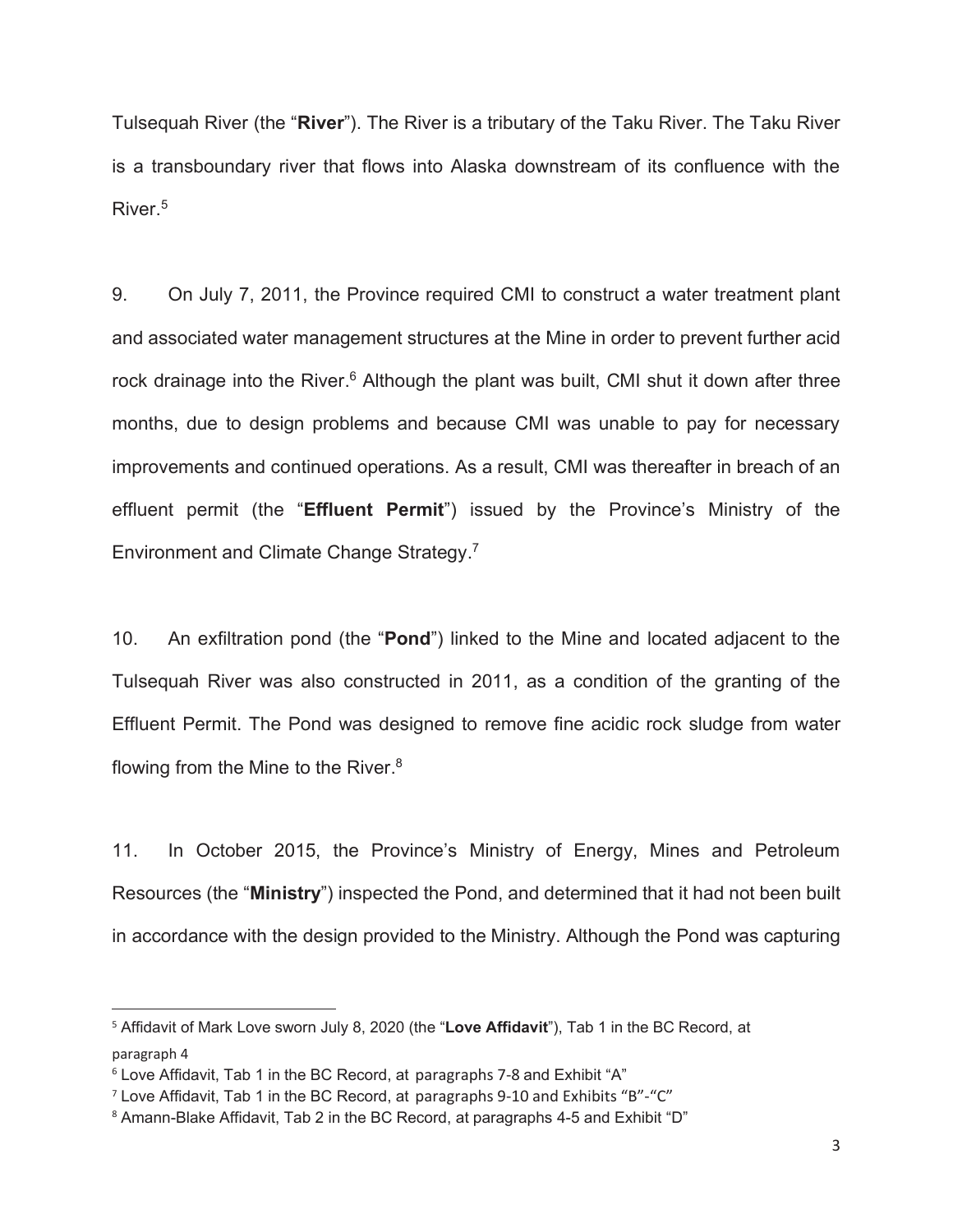underground drainage, contaminated surface water was migrating directly into the River. CMI was ordered to bring the Mine into compliance with the Effluent Permit.<sup>9</sup>

12. On February 8, 2016, the Companies requested that the Effluent Permit be amended to reduce the monitoring requirements and to effectively relieve CMI of the obligation to monitor and treat effluent discharges from the Mine, until such time as CMI was able to obtain additional financing.<sup>10</sup> The Province did not relieve CMI of this obligation.11

13. In September 2016 (and shortly after the appointment of the Receiver), the Ministry, accompanied by a member of the local Taku River Tlingit First Nation (the "**First Nation**"), inspected the Mine and the Pond again. The Pond was not functioning effectively, likely because it had not been maintained, and untreated water was flowing into the River. Accordingly, on September 26, 2016, an Inspector of Mines ordered CMI to**:**

- a. appoint a mine manager;
- b. appoint an engineer of record;
- c. alleviate drainage concerns at the Pond; and
- d. remove and/or secure hazardous materials at the Mine site.<sup>12</sup>

 $^9$  Amann-Blake Affidavit, Tab 2 in the BC Record, at paragraph 6 and Exhibit "E"; Love Affidavit, Tab 1 <sub>in</sub> the BC Record, at paragraphs 13-14 and Exhibits "E"-"F"

<sup>&</sup>lt;sup>10</sup> Love Affidavit, Tab 1 in the BC Record, at paragraph 17 and Exhibit "I"

<sup>&</sup>lt;sup>11</sup> Love Affidavit, Tab 1 in the BC Record, at paragraph 19 and Exhibit "J"

 $12$  Amann-Blake Affidavit, Tab 2 in the BC Record, at paragraph 7 and Exhibit "F"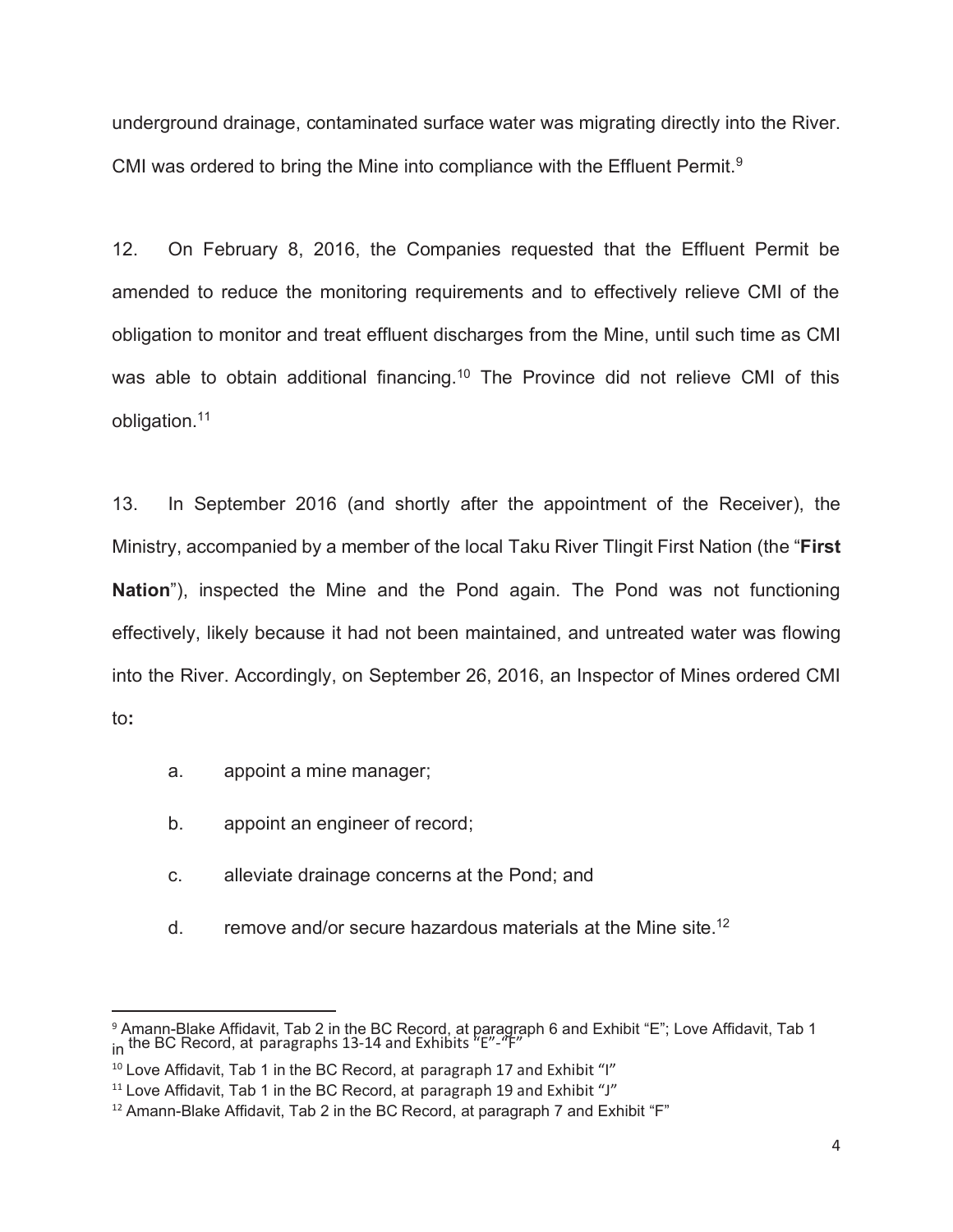14. Neither the Receiver nor the Companies did anything to comply with this order, or with a similar order made on July 4, 2017 (together, the "**Repair Orders**").<sup>13</sup>

15. On July 28, 2017, at the Receiver's request, the Chief Inspector of Mines (the "**Chief Inspector**") rescinded the July 4, 2017 order as against the Receiver, although the Repair Orders remained outstanding against CMI.14

16. In September 2017, the Ministry began taking steps to reduce the environmental risks caused by the Mine. It did so as a result of CMI's non-compliance with the Repair Orders and the Ministry's concern about continuing drainage into the River. Among these steps was the construction of a spillway at the Pond, which reduced the risk of a catastrophic failure of the Pond, which failure would suddenly send a large amount of contaminated water into the River.<sup>15</sup> The \$148,000 used by the Ministry in this manner came from security for the costs of the reclamation of the Mine previously posted by CMI, in the total amount of approximately \$1.3 million (the "**Security**").<sup>16</sup>

17. On October 27, 2017, the Chief Inspector ordered CMI to provide, by November 30, 2017, a plan to mitigate the acidic drainage into the River. CMI did not comply.17 On February 2, 2018, the Chief Inspector extended his deadline to February 28, 2018.18

<sup>13</sup> Amann-Blake Affidavit, Tab 2 in the BC Record, at paragraphs 8-12 and Exhibit "G"

 $^{14}_{\ldots}$  Amann-Blake Affidavit, Tab 2 in the BC Record, at paragraphs 10-11 and Exhibit "I"

<sup>&</sup>lt;sup>15</sup> Amann-Blake Affidavit, Tab 2 in the BC Record, at paragraph 12

<sup>&</sup>lt;sup>16</sup> Amann-Blake Affidavit, Tab 2 in the BC Record, at paragraphs 12 and 20

 $17$  Amann-Blake Affidavit, Tab 2 in the BC Record, at paragraph 14 and Exhibit "K"

<sup>&</sup>lt;sup>18</sup> Amann-Blake Affidavit. Tab 2 in the BC Record, at paragraphs 15 and Exhibit "L"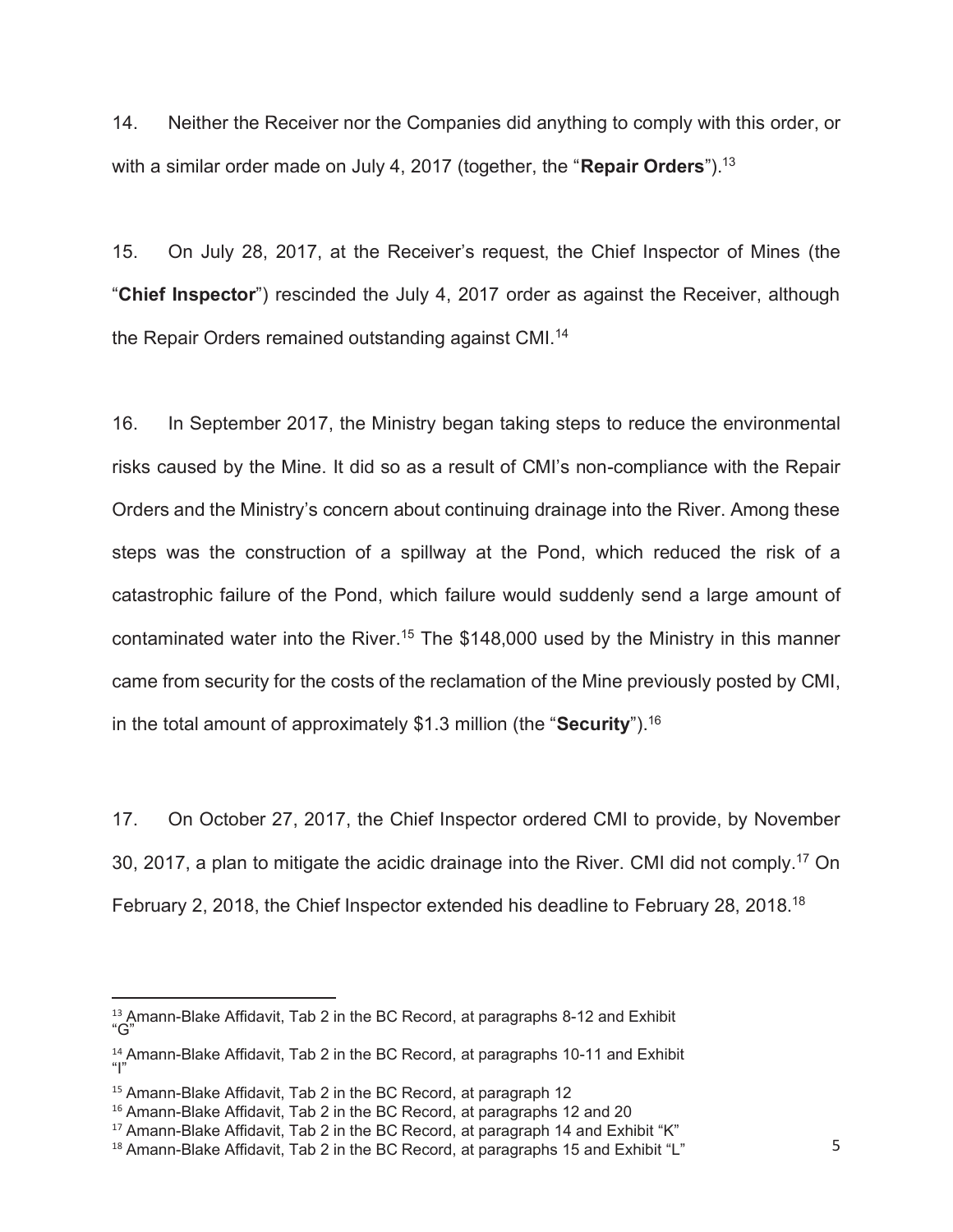18. On February 12, 2018, West Face provided the Province with a consultant's report which included recommendations for remediation of the Mine (the "**West Face Report**").<sup>19</sup>

19. On August 8, 2018, the Chief Inspector advised the Companies that the order requiring CMI to provide a remediation and implementation plan remained outstanding, because none of i) the cost of the proposed remediation approach, ii) the timelines for the remediation, or iii) the management of sludge had been addressed in the West Face Report. The Chief Inspector gave the Companies two months to provide that information. The Companies never provided the information.<sup>20</sup>

#### *The Reclamation Plan*

20. On December 13, 2018, the Chief Inspector notified the Companies and the Receiver that the Chief Inspector would enforce the *Mines Act* to ensure that the necessary remediation was implemented at the Mine, and that the remaining \$1,154,687 in Security would be used to that end. $21$  The Receiver responded to say that it was not opposed to this use of the Security.22

21. On February 1, 2019, the Ministry retained SNC-Lavalin Inc. and SRK Consulting (the "**Consultants**") to develop a preliminary reclamation, remediation and closure plan for the Mine.<sup>23</sup>

<sup>&</sup>lt;sup>19</sup> Amann-Blake Affidavit, Tab 2 in the BC Record, at paragraph 16 and Exhibit "M" <sup>20</sup> Amann-Blake Affidavit, Tab 2 in the BC Record, at paragraphs 17-18 and Exhibit "N"

 $21$  Amann-Blake Affidavit, Tab 2 in the BC Record, at paragraph 20 and Exhibit "P"

<sup>&</sup>lt;sup>22</sup> Amann-Blake Affidavit, Tab 2 in the BC Record, at paragraph 21 and Exhibit "Q"

<sup>&</sup>lt;sup>23</sup> Amann-Blake Affidavit, Tab 2 in the BC Record, at paragraph 22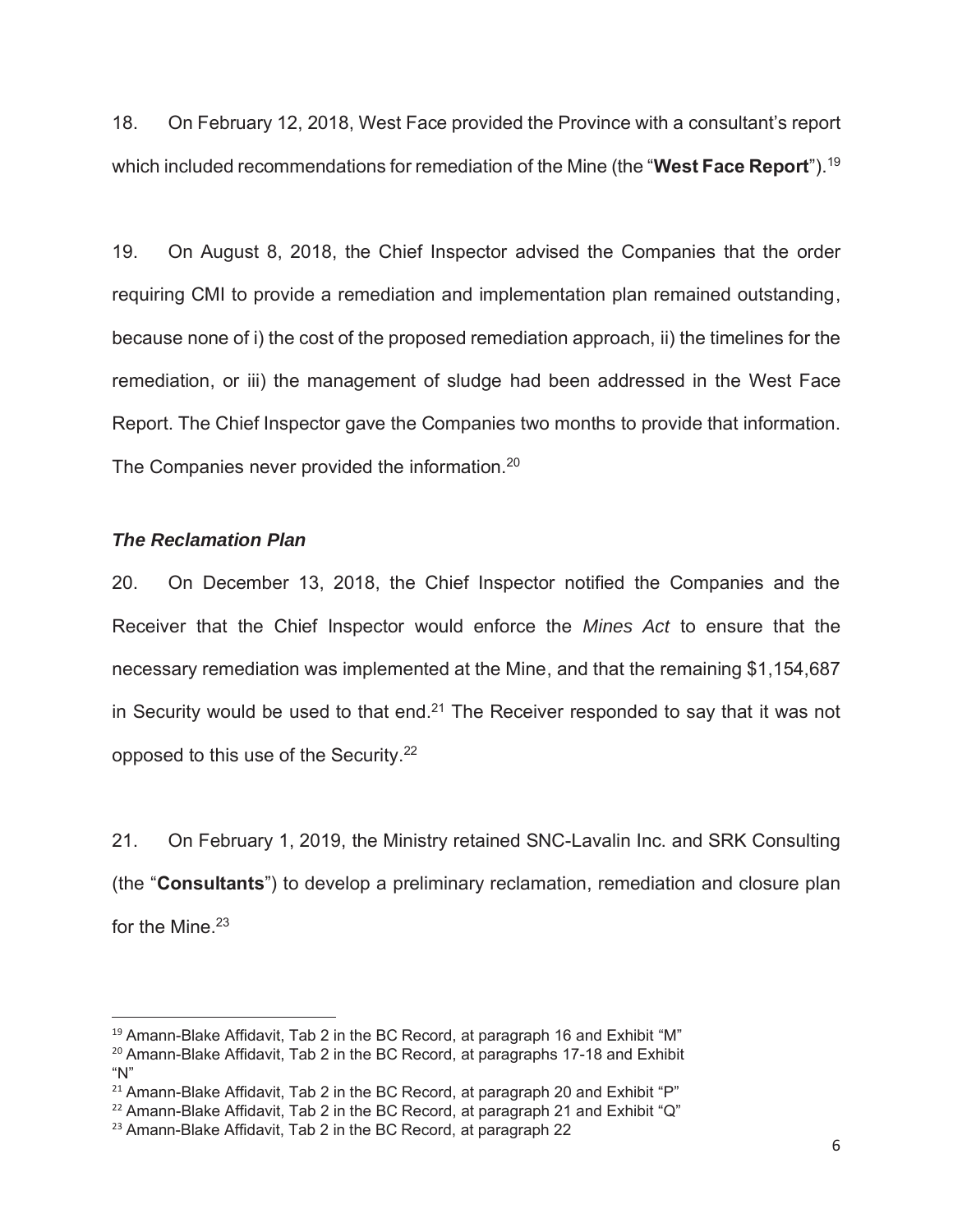22. The Ministry provided a copy of the resulting draft plan to West Face on January 29, 2020, and to the Receiver on February 4, 2020.<sup>24</sup> The Ministry also provided a copy to a working group which advises the Ministry respecting the Mine, which group consists of representatives from the First Nation, the State of Alaska, and Teck Resources I imited  $^{25}$ 

23. On April 15, 2020, the Consultants submitted the final version of the plan, entitled *Closure and Reclamation Plan for the Tulsequah Chief Mine Site, Near Atlin, British Columbia* (the "**Closure Plan**"). The Closure Plan contemplates a phased approach to the reclamation of the Mine. During phase one, the Mine's portals would be plugged and the Mine flooded in order to reduce sulphate and metal leaching. There would also be more investigation of how best to address the ongoing discharge of contaminated water.<sup>26</sup>

24. On April 24, 2020, the Ministry provided a copy of the Closure Plan to the Receiver and to West Face.27

#### *The Cost of Reclamation and Closure*

25. The Province has spent \$978,486 from the Security posted by CMI, in addition to staff time and other resources, to get to this stage. That means that as of the end of May, 2020, approximately \$317,000 remained of the Security.<sup>28</sup> This sum will be insufficient to

<sup>&</sup>lt;sup>24</sup> Amann-Blake Affidavit, Tab 2 in the BC Record, at paragraph 23 and Exhibit "R"

<sup>&</sup>lt;sup>25</sup> Amann-Blake Affidavit, Tab 2 in the BC Record, at paragraph 24

 $26$  Amann-Blake Affidavit, Tab 2 in the BC Record, at paragraph 25 and Exhibit "S"

 $27$  Amann-Blake Affidavit, Tab 2 in the BC Record, at paragraph 26 and Exhibit

<sup>&</sup>quot;T"

<sup>&</sup>lt;sup>28</sup> Amann-Blake Affidavit, Tab 2 in the BC Record, at paragraphs 27-28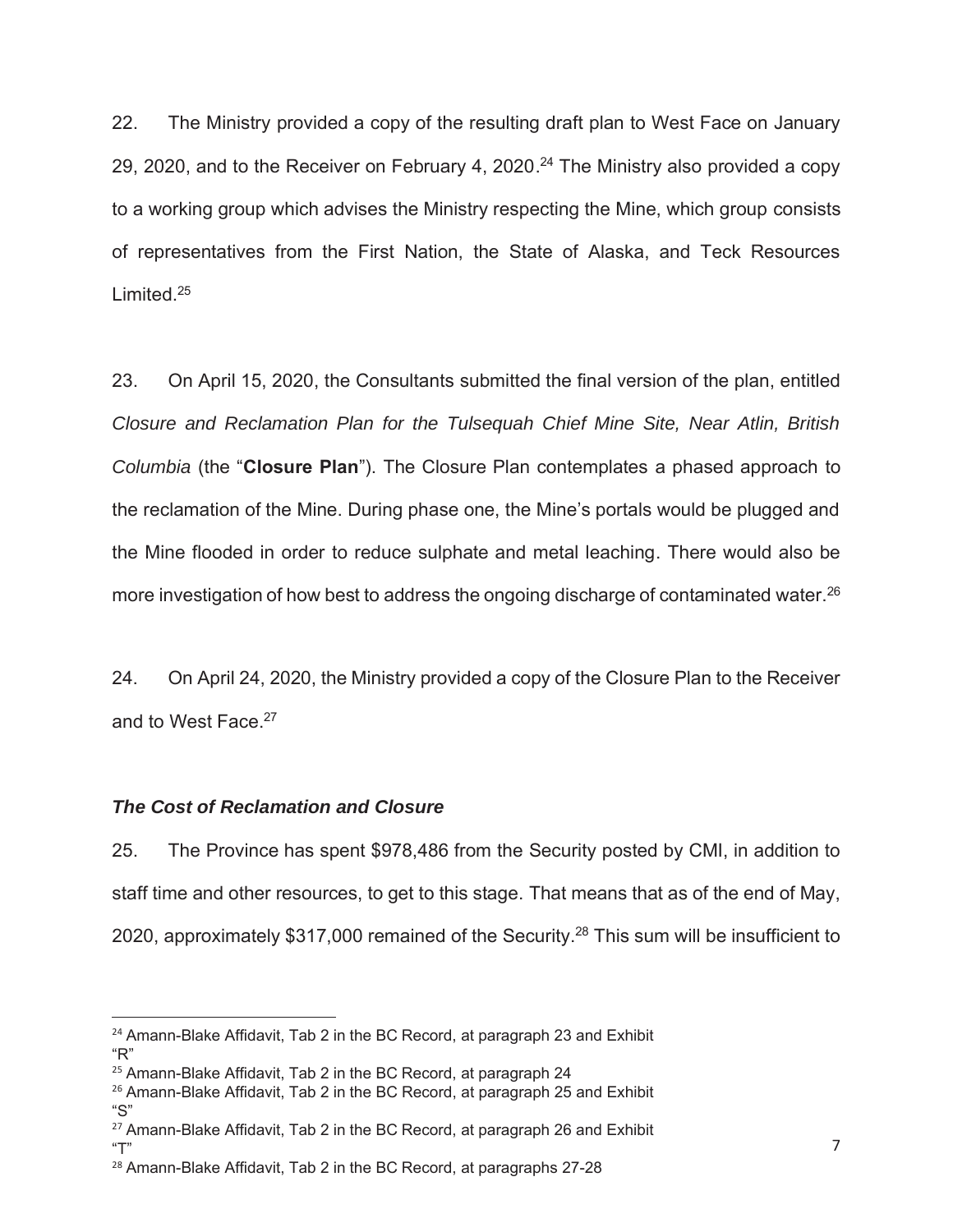cover the future costs associated with developing and implementing a final remediation and closure plan.

- 26. The Province anticipates:
	- (i) that the costs of further investigations and field work, the development of a final reclamation and closure plan, and the implementation of that plan, will be significantly greater than the amounts expended to date;
	- (ii) that in the next two years the Province will deplete the remaining Security and will require additional funding; and
	- (iii) that the management and administration of the final Closure Plan will require at least one full-time Ministry employee.<sup>29</sup>
- 27. The Receiver has moved for its discharge. The form of order sought by West Face

on this motion includes the following language.

*THIS COURTS ORDERS that this Order, including the discharge of the Receiver*  as Receiver of the Property of Chieftain granted hereunder, shall be without *prejudice to West Face's right to bring a motion before this Honourable Court to seek the appointment of a receiver and/or manager of the Companies and the Property pursuant to section 243(1) of the Bankruptcy and Insolvency Act, R.S.C. 1985, c. B-3, as amended, and section 101 of the Courts of Justice Act, R.S.O. 1990, c. C.43, as amended, in the within receivership proceedings, bearing Court File No. CV-16-11511-00CL, and any such motion shall be served on Her Majesty the Queen in right of the Province of British Columbia.*

<sup>&</sup>lt;sup>29</sup> Amann-Blake Affidavit, Tab 2 in the BC Record, at paragraph 28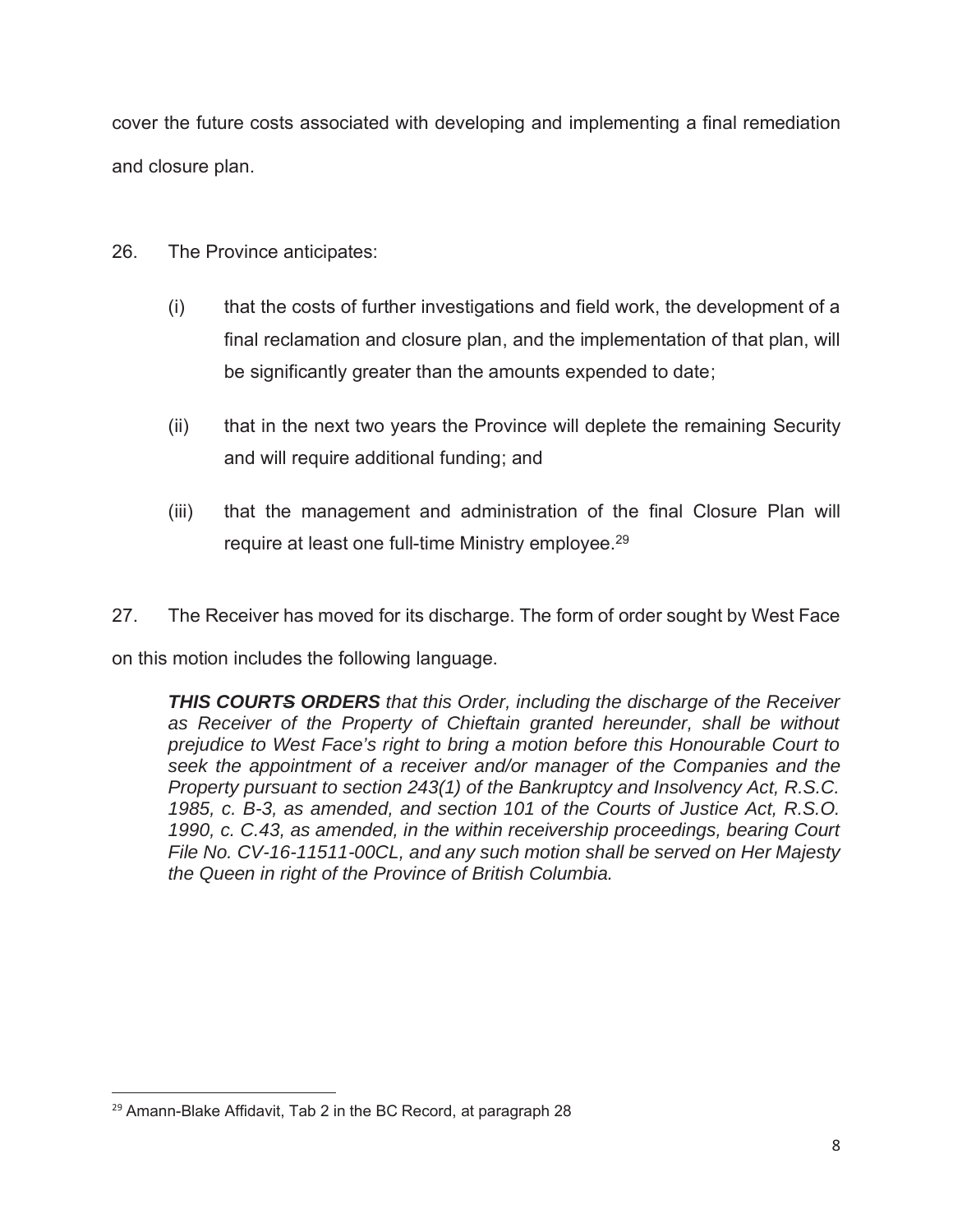#### **PART III – THE ISSUES AND THE LAW**

28. The issue before this Honourable Court is as follows.

1. Should West Face be granted an unlimited period within which to move, in this proceeding, to re-appoint a receiver for the purpose of selling the Mine?

#### **ISSUE ONE**

29. If West Face is granted an unlimited period within which to move for the reappointment of a receiver for the purpose of selling the Mine, the Province will be required to run an unlimited risk that any costs it incurs and resources it expends with respect to the remediation of the Mine will either i) be made redundant, or ii) be for the benefit of West Face 30

30. Stated differently, it would be *rational* for West Face to wait until the Mine had been expensively remediated by the Province and then market it for sale. West Face has certainly not proposed to do anything to cause CMI to ameliorate the unauthorized discharge and come into compliance with the Effluent Permit and the Repair Orders. West Face is content for the Province to solve the problem, while it retains its rights forever. In such circumstances, the re-appointment of a receiver (perhaps a decade or more from now) for the purpose of completing a sale of the Mine would be convenient for West Face, but it would certainly not be *just*. It would be blessing a free-rider.

<sup>&</sup>lt;sup>30</sup> Amann-Blake Affidavit, Tab 2 in the BC Record, at paragraph 29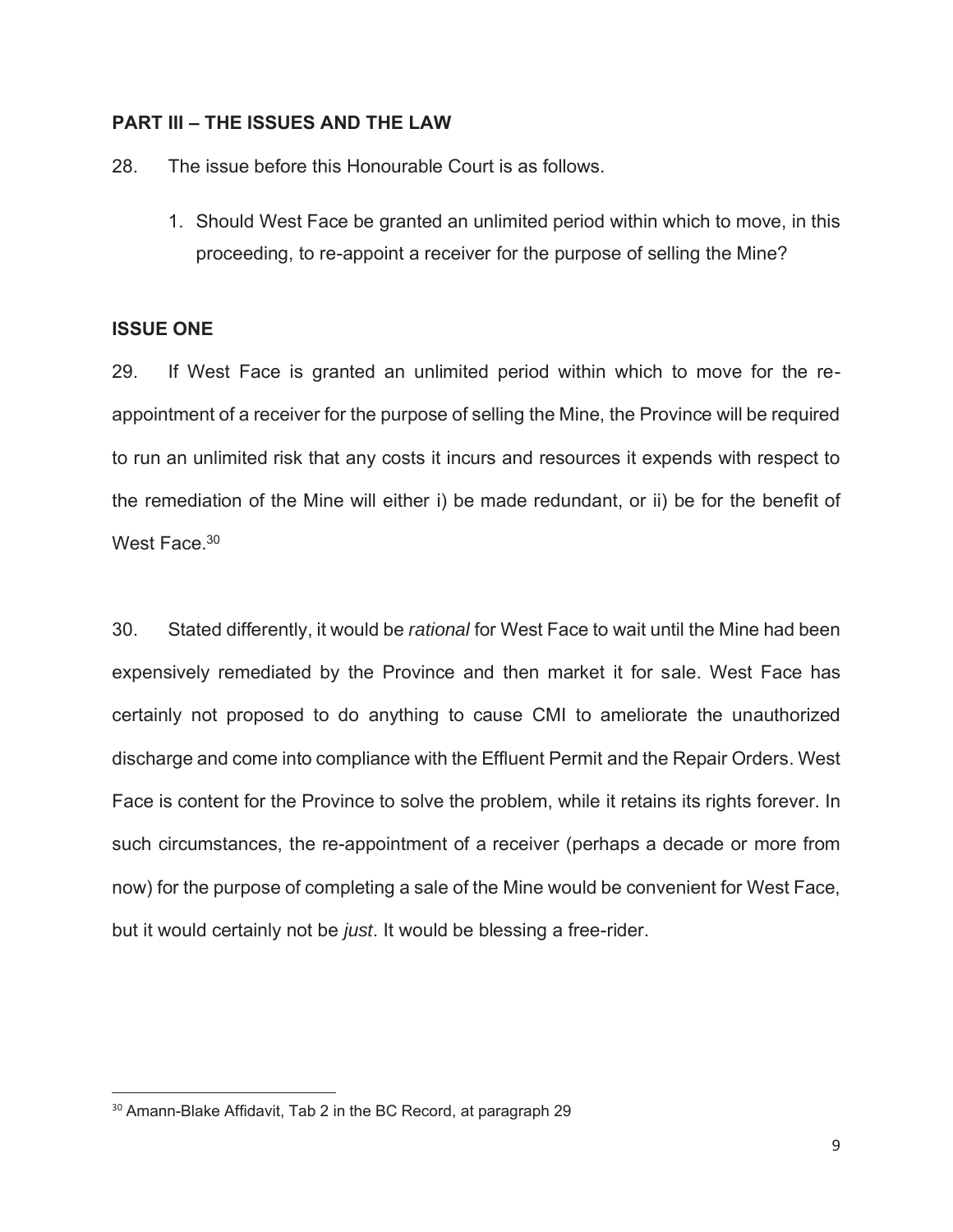31. In one of the quiding cases<sup>31</sup> on the appointment of a receiver, Justice Blair, (as he then was) held that:

*…the "just or convenient" question becomes one of the Court determining, in the exercise of its discretion, whether it is more in the interests of all concerned to have the receiver appointed by the Court or not. This, of course, involves an examination of all the circumstances which I have outlined earlier in this endorsement, including the potential costs, the relationship between the debtor and the creditors, the likelihood of maximizing the return on and preserving the subject property and the best way of facilitating the work and duties of the receiver-manager.32*

32. In this case, the "potential cost" to the Province is the time, effort and money expended upon work towards the development and implementation of a final remediation and closure plan that is ultimately for the benefit of West Face and its buyer.

33. West Face is proposing that it have a temporally-unlimited opportunity to conduct

a "quick flip" transaction, as that term was described by Justice D.M. Brown (as he then

was). Such transactions are to be *more carefully* scrutinized than normal receivership

sales, so as to ensure that the interests of all parties are respected.

*10 "Quick flip" or "pre-pack" transactions are becoming more common in the Ontario distress marketplace. In certain circumstances, a "quick flip" involving the appointment of a receiver and then immediately seeking court approval of a "prepackaged" sale transaction may well represent the best, or only, commercial alternative to a liquidation. In such situations the court still will assess the need for a receiver and the reasonableness of the proposed sale against the standard criteria set out in decisions such as Bank of Nova Scotia v. Freure Village on Clair Creek and Royal Bank v. Soundair Corp., respectively. However, courts will scrutinize with especial care the adequacy and the fairness of the sales and marketing process in "quick flip" transactions:* 

<sup>31</sup> *Bank of Nova Scotia v. Freure Village on Clair Creek*, (1996) 40 C.B.R. (3d) 274 (Ont. Commercial List) ("*Freure Village*")

<sup>32</sup> *Freure Village*, at paragraph 13, emphasis added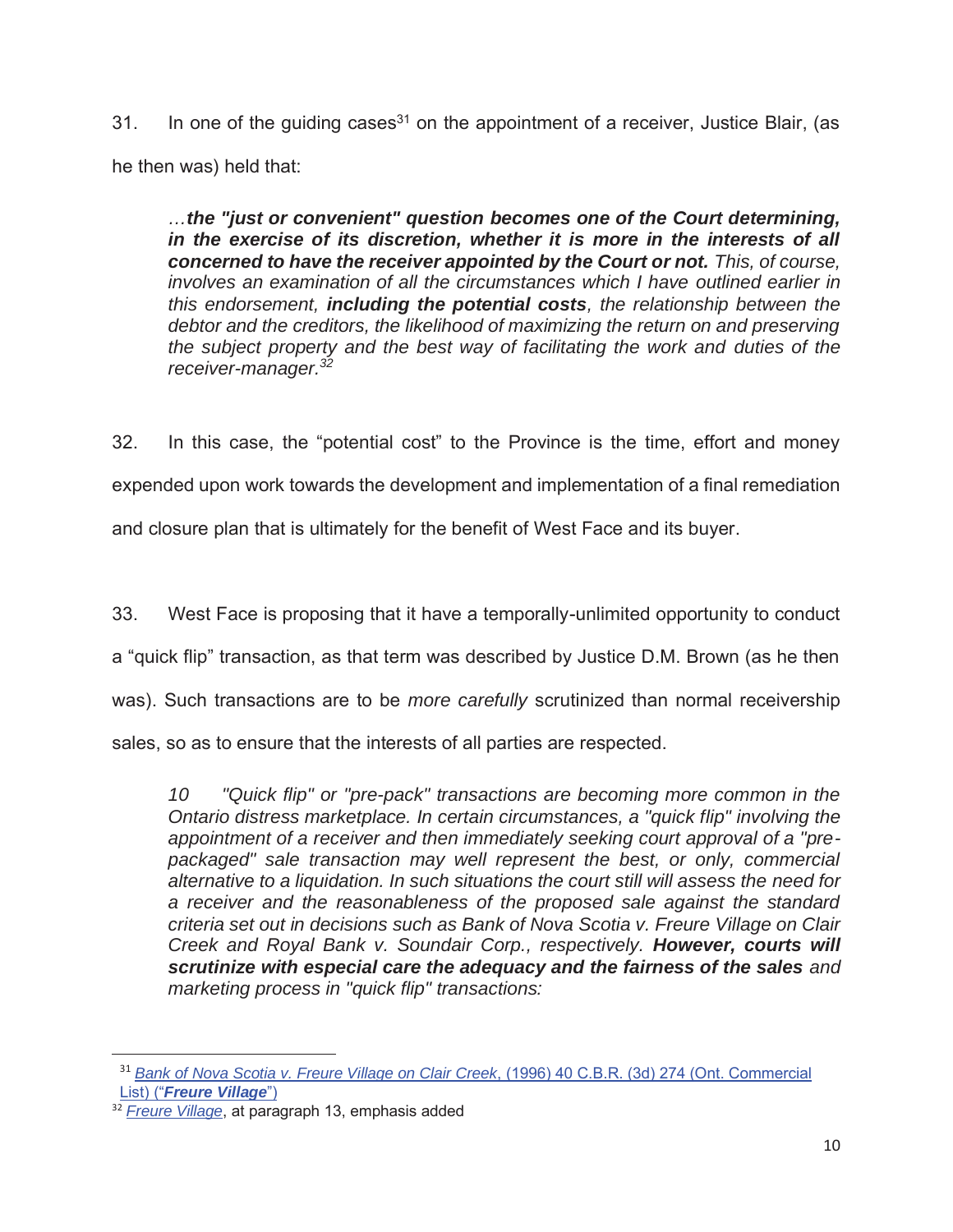Part of the duty of a receiver is to place before the court sufficient *evidence to enable the court to understand the implications for all parties of any proposed sale and, in the case of a sale to a related party, the overall*  fairness of the proposed related-party transaction. As stated by Morawetz J. in *the Tool-Plas Systems Inc. case:* 

*[T]he Court should consider the impact on various parties and assess whether their respective positions and the proposed treatment that they will receive in the quick flip transaction would realistically be any different if an extended sales process were followed*. <sup>33</sup>

34. West Face's proposal cannot bear such scrutiny. It would, absurdly, permit the reappointment of a receiver in a century, possibly subject only to (current or future) procedural codes respecting dismissal of the application for delay. That there should be *some* limit on West Face's right to come back to this Court is therefore obvious. The question is what that limit should be. The draft order provided by the Receiver in its Motion Record would see the possibility of re-appointment terminated at the conclusion of two years.34

## **PART IV - ORDER SOUGHT**

35. The Province seeks an order which limits to two years the period within which West Face can move for the re-appointment of a receiver in this proceeding, and costs.

ALL OF WHICH IS RESPECTFULLY SUBMITTED BY

 $\int$ 

**COLBY LINTHWAITE OF COUNSEL FOR HER MAJESTY THE QUEEN IN RIGHT OF THE PROVINCE OF BRITISH COLUMBIA** 

<sup>33</sup> *Montrose Mortgage Corp. v. Kingsway Arms Ottawa Inc.,* 2013 ONSC 6905 (Commercial List) at paragraph 10, emphasis added and citations omitted

<sup>&</sup>lt;sup>34</sup> Motion Record of the Receiver, Volume III, Tab C, page 524, paragraphs 10-14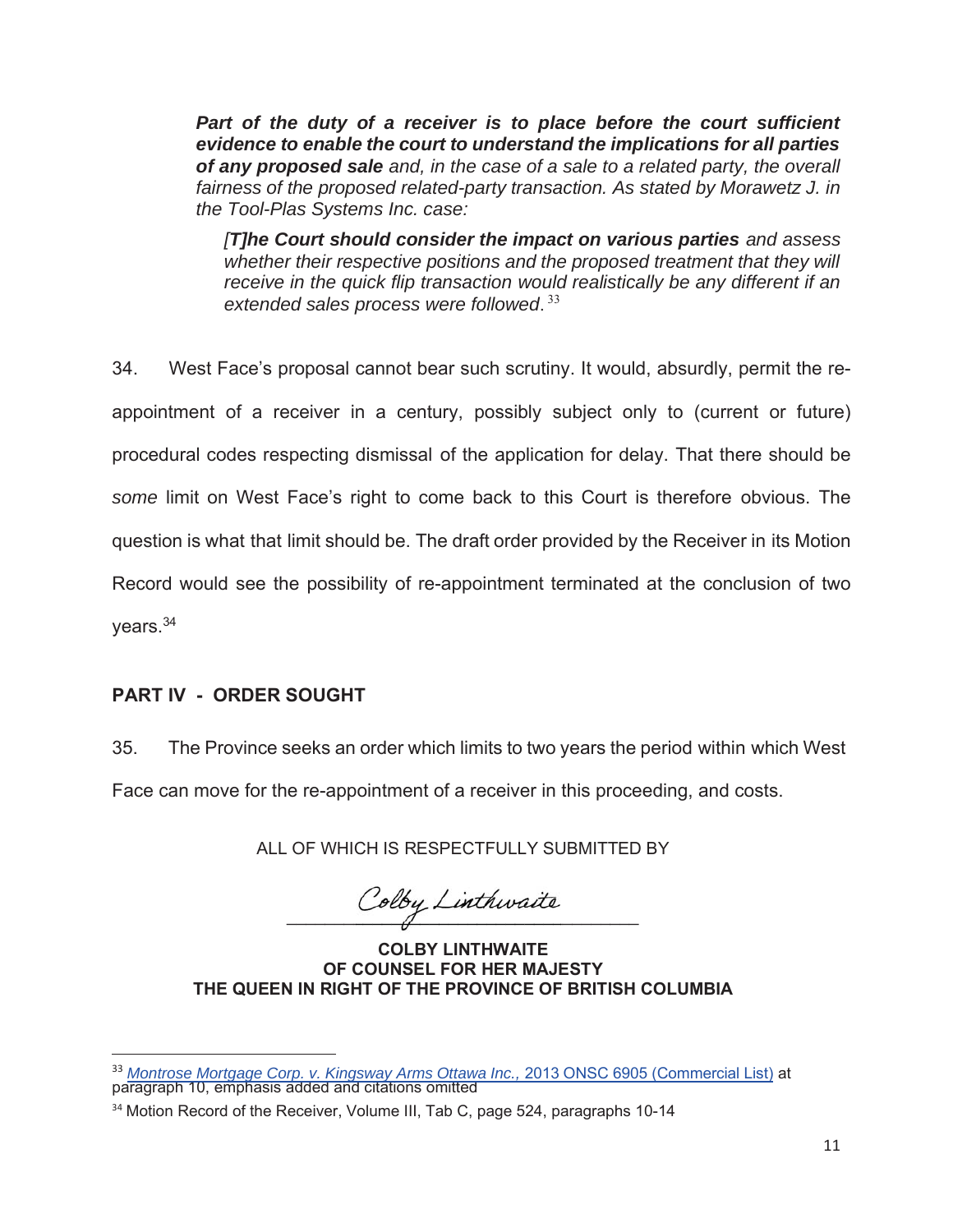# **SCHEDULE "A"**

## **Authorities Cited**

- *1. Bank of Nova Scotia v. Freure Village on Clair Creek*, (1996) 40 C.B.R. (3d) 274 (Ont. Commercial List)
- *2. Montrose Mortgage Corp. v. Kingsway Arms Ottawa Inc.,* 2013 ONSC 6905 (Commercial List)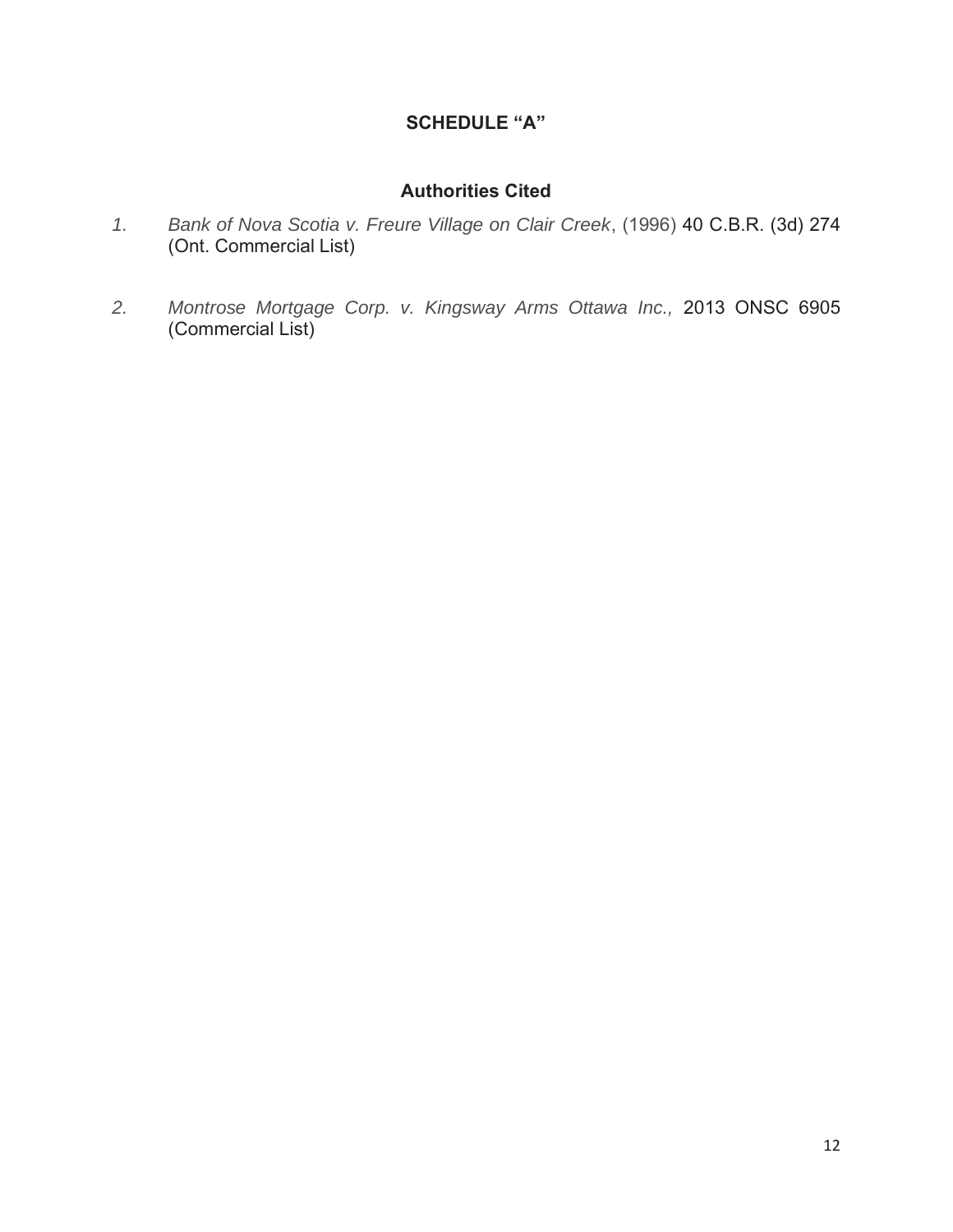# **SCHEDULE "B"**

# **Statutes Cited**

None.